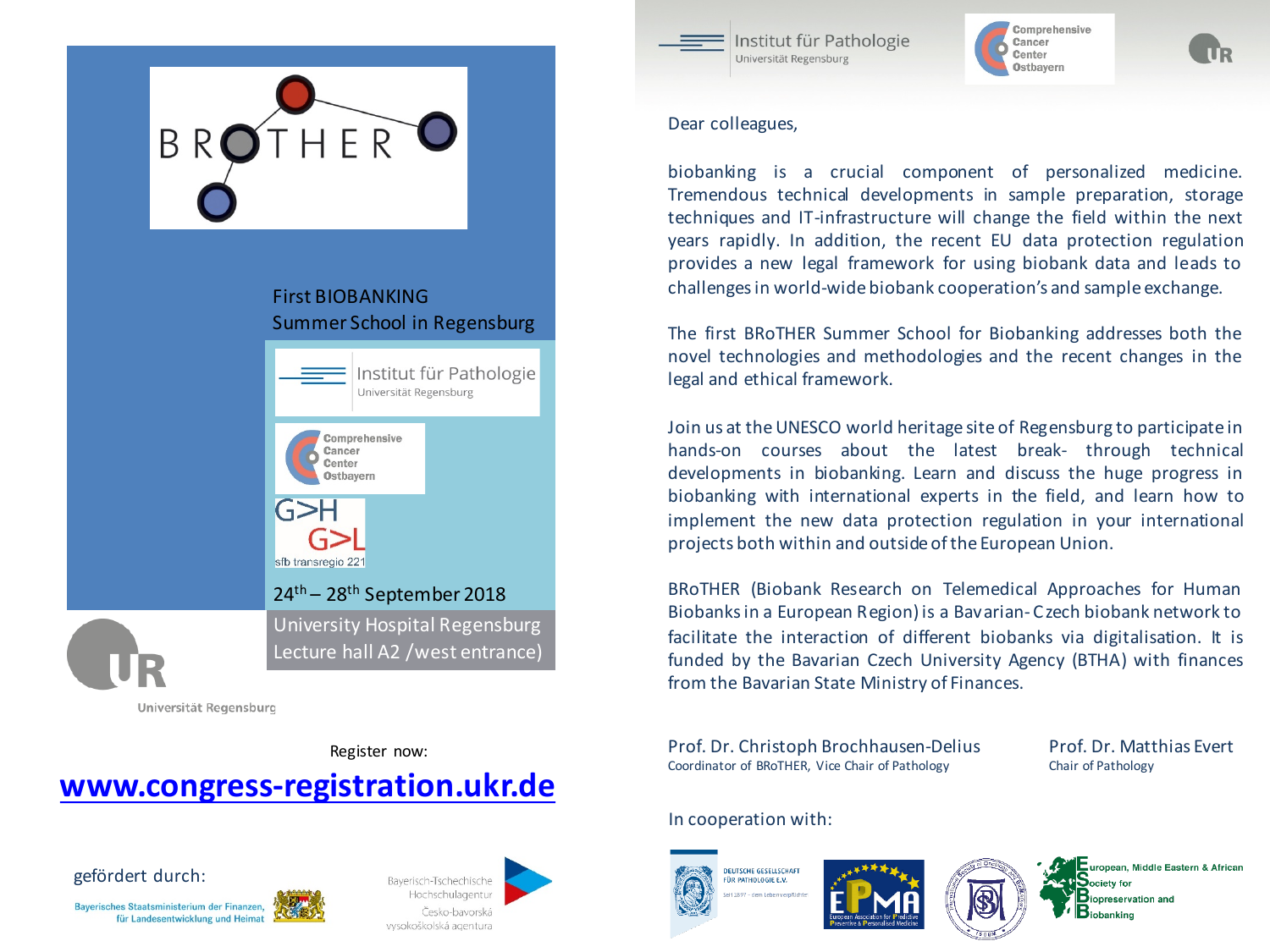





Institut für Pathologie Universität Regensburg



## Issues:

- Legal and ethical aspects of biobanking
- Grant applications in biobanking
- Sustainability of biobanks
- IT Developments
- Hardware developments
- Preanalytics
- Research on biobanking
- Network in biobanking

Organization: Lectures, hands-on trainings, work-shops

Target groups: Clinicians Legal and administrative staff Post Docs Researchers Students (undergraduate and doctoral)

gefördert durch







Tissue Microarray Whole slide imaging Hands-on Biobanking Data protection and legal issues Semantic web and biobank data Funding and Cooperation

# Industry Demonstrations

Angelantoni Informeleon ISENET GEFAT-IT Precipoint Sysmex 3DHistech

**The BRoTHER-Konsortium**



Technische Universität München





Universität Regensburg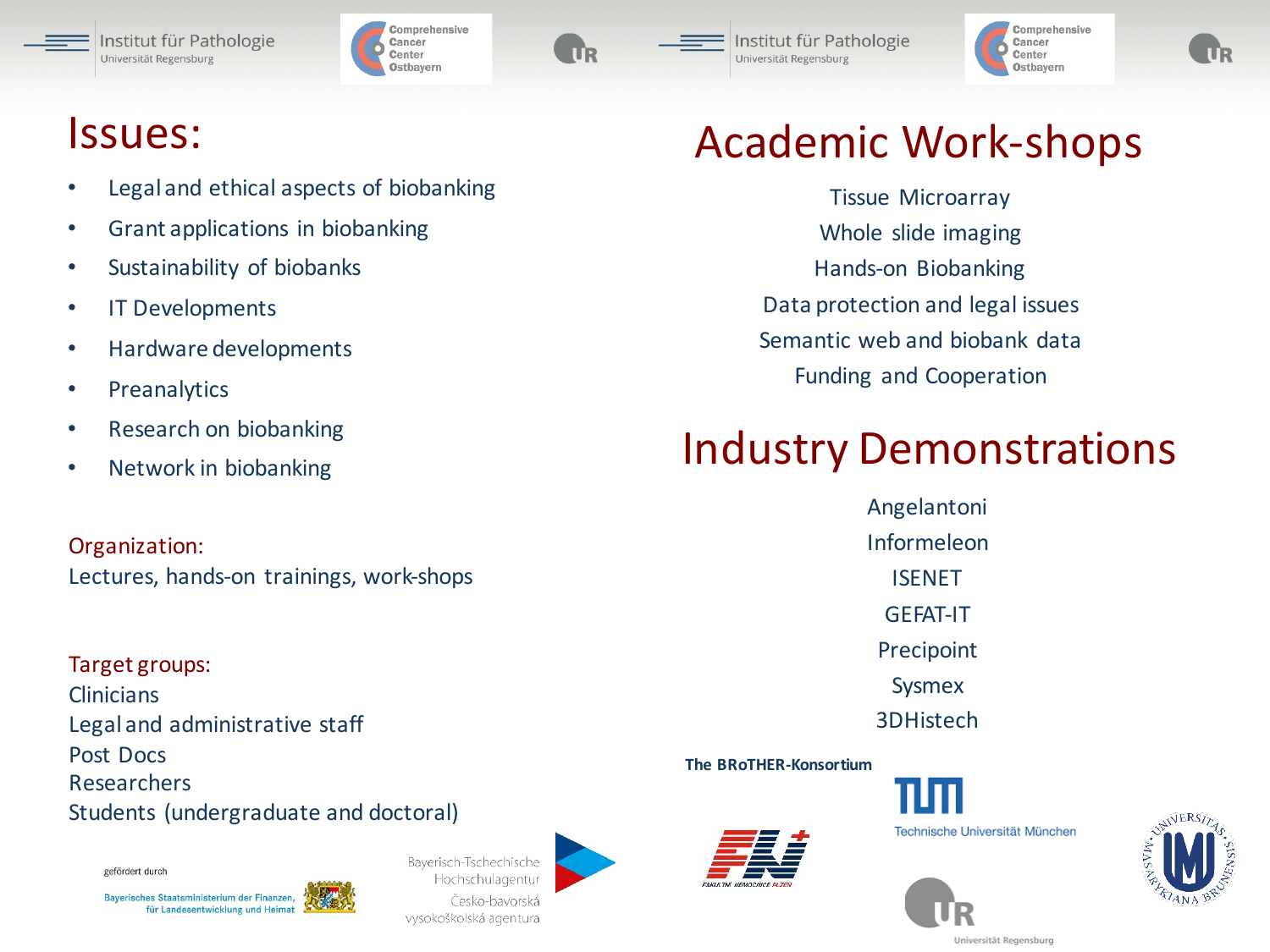| Program | Monday, 24.09.2018                                                                                                                 | Program | <b>Tuesday, 25.09.2018</b>                                                          |
|---------|------------------------------------------------------------------------------------------------------------------------------------|---------|-------------------------------------------------------------------------------------|
| 11:00   | Get-together coffee                                                                                                                | 08:00   | <b>Morning-Coffee</b>                                                               |
| 12:00   | <b>Opening Ceremony</b>                                                                                                            | 08:30   | Digital Pathology, can it improve pathology?<br><b>Marius Nap</b>                   |
|         | Welcome addresses:<br>Dean of the Faculty<br>Prof. Dr. Dr. Torsten Reichert                                                        | 09:00   | Tissue Microarray for biomarker validation<br>Pasquale De Blasio                    |
|         | Bavarian State Ministry of Health<br>Dr. Thomas Huber                                                                              | 09:30   | Deep learning in pathology image analysis<br><b>Tobias Lang</b>                     |
|         | German Society of Pathology<br>Prof. Dr. Falko Fend                                                                                | 10:00   | <b>Coffee-Break</b>                                                                 |
|         | University of Perugia<br>Prof. Dr. Fabrizio Figorilli                                                                              | 10:30   | Galileo Tissue Microarray Platform<br>Pasquale De Blasio, ISENET                    |
|         | City of Regensburg, Department for Economic and Research Affairs<br>Dr. Nicole Litzel                                              | 10:50   | <b>3DHistec Grand Master</b><br>Olaf Scheel, Sysmex                                 |
|         | Speaker of the Comprehensive Cancer Center Ostbayern<br>Prof. Dr. Tobias Pukrop<br>BRoTHER - the idea of close Biobank cooperation | 11:10   | Training Program: Tissue Microarray                                                 |
| 12:50   | Christoph Brochhausen                                                                                                              | 13:00   | Organized by ISENET and Sysmex<br>Lunch                                             |
| 13:00   | The challenge of international biobank cooperation<br>Erik Steinfelder                                                             | 14:00   | Using OBIB for managing biobank data<br>Mathias Brochhausen                         |
| 13:30   | Challenges for high quality in biobanking<br><b>Michael Neumaier</b>                                                               | 14:30   | Technical innovations for tissue biobank specimens<br>Paul Hofman                   |
| 14:00   | Do we need an expiration date for biobanks<br>Franziska Vogl                                                                       | 15:00   | Workshop: Semantic - web technologies for biobanking<br>Organized by M. Brochhausen |
| 14:30   | Biomedical databases in legal perspectives<br><b>Rainer Arnold</b>                                                                 | 16:00   | <b>Coffee-Break</b>                                                                 |
| 15:30   | Clear and plain language in the EU data protection<br>concept                                                                      | 16:30   | Flexible and sustainable data management for biobanks<br>Katrin Hallensleben        |
|         | Joanna Osiejewicz                                                                                                                  | 16:50   | Rabbitfish - an intuitive and innovative approach to<br>handle biobank data         |
| 15:30   | Joint controller Agreement under GDPR<br>Valentina Colcelli                                                                        |         | Timo Schüler                                                                        |
| 16:00   | <b>Coffee-Break</b>                                                                                                                | 17:10   | <b>Product demonstrations</b>                                                       |
| 16:30   | <b>Workshop:</b> Data protection and biobanking<br>Organized by V. Colcelli, R. Arnold, J. Osiejewicz                              | 19:00   | Regensburg Night Feever - Young Investigators Tour                                  |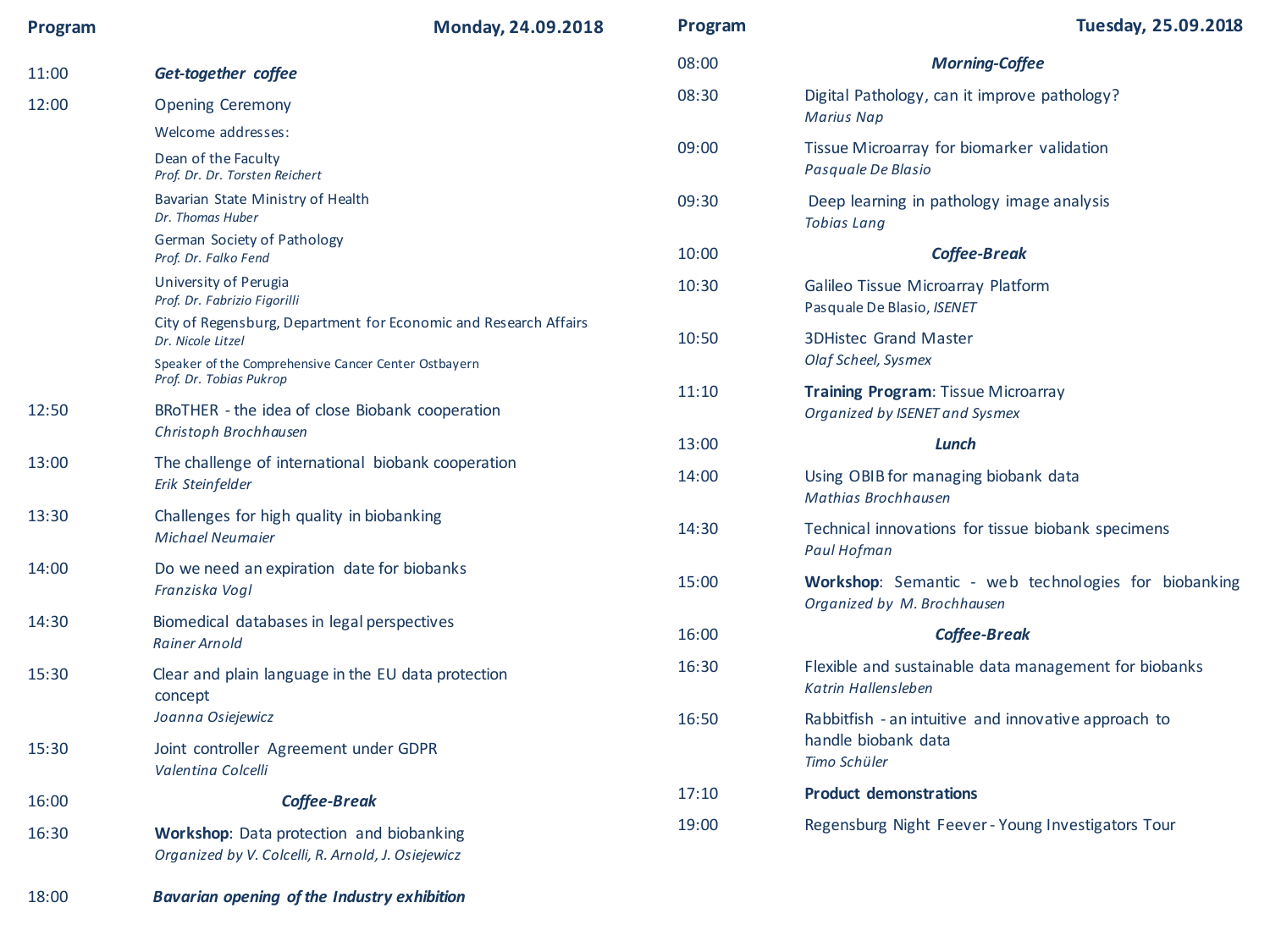**Program Wednesday, 26.09.2018**

| 08:00          | <b>Morning-Coffee</b>                                                                                                          | 08:00 | <b>Morning-Coffee</b>                                                         |
|----------------|--------------------------------------------------------------------------------------------------------------------------------|-------|-------------------------------------------------------------------------------|
| 08:30          | Development of BBMRIcz<br><b>Dalibor Valik</b>                                                                                 | 08:30 | Visions for modern biobanking in international networks<br>Jens Habermann     |
| 09:00          | Training Program: Hands-on Biobanking 1<br>Organized by C. Brochhausen and Team                                                | 09:00 | Building-up the Biobank of the faculty hospital in Pilsen<br>Judita Kinkorova |
| 10:00          | <b>Coffee-Break</b>                                                                                                            | 09:30 | <b>Workshop:</b> Funding and cooperation                                      |
| 10:30          | Training Program: Hands-on Biobanking 2<br>Organized by C. Brochhausen and Team                                                |       | Organized by J. Kinkorova and K.Tomkova                                       |
|                |                                                                                                                                | 10:30 | <b>Coffee-Break</b>                                                           |
| 12:30<br>13:00 | The European data regulation - the view of the European Data<br>Protection Supervisor<br>Anna Colaps<br>Lunch                  | 11:00 | Invited lectures: New aspects in preanalytics<br><b>Karl-Friedrich Becker</b> |
|                |                                                                                                                                | 11:30 | Improving the quality of biological ressources<br>Georges Dagher              |
|                | Cost-effective organization of an institutional human cancer<br>biobank<br>Vincenco Canzonieri                                 |       |                                                                               |
| 14:00          |                                                                                                                                | 12:00 | Challenges for biobanking - the swedish experience<br><b>Mark Divers</b>      |
|                |                                                                                                                                | 12:30 | Lunch                                                                         |
| 14:30          | Financial issues of a tissue biobank<br>Alexander Maier                                                                        | 13:30 | Biomarkers in Oncology<br>Ondrej Topolcan                                     |
| 15:00          | Sustainability of an integrated biobank<br>Marianne Henderson                                                                  | 13:40 | <b>Multiplex Methods</b><br>Marie Karlikova                                   |
| 15:30          | <b>Coffee-Break</b>                                                                                                            | 13:50 | Stability of tumor markers after long term storage                            |
| 16:00          | Accompanying Event: Panell Discussion (in German) in<br>cooperation with "Junges Europa e.V."<br><b>Product demonstrations</b> |       | Radek Kucera                                                                  |
| 18:00          |                                                                                                                                | 14:00 | Data protection management in biobank software<br>Florian Kohlmayer           |
| 19:30          | <b>Dinner</b>                                                                                                                  | 14:30 | IT-based informed consent<br>Georgios Raptis                                  |
|                |                                                                                                                                | 15:00 | Evaluation, Certificates and Farewell                                         |

**Program Friday, 28.09.2018**

| 08:20 | <b>Morning-Coffee</b>      |
|-------|----------------------------|
| 08:30 | Post summer-school program |